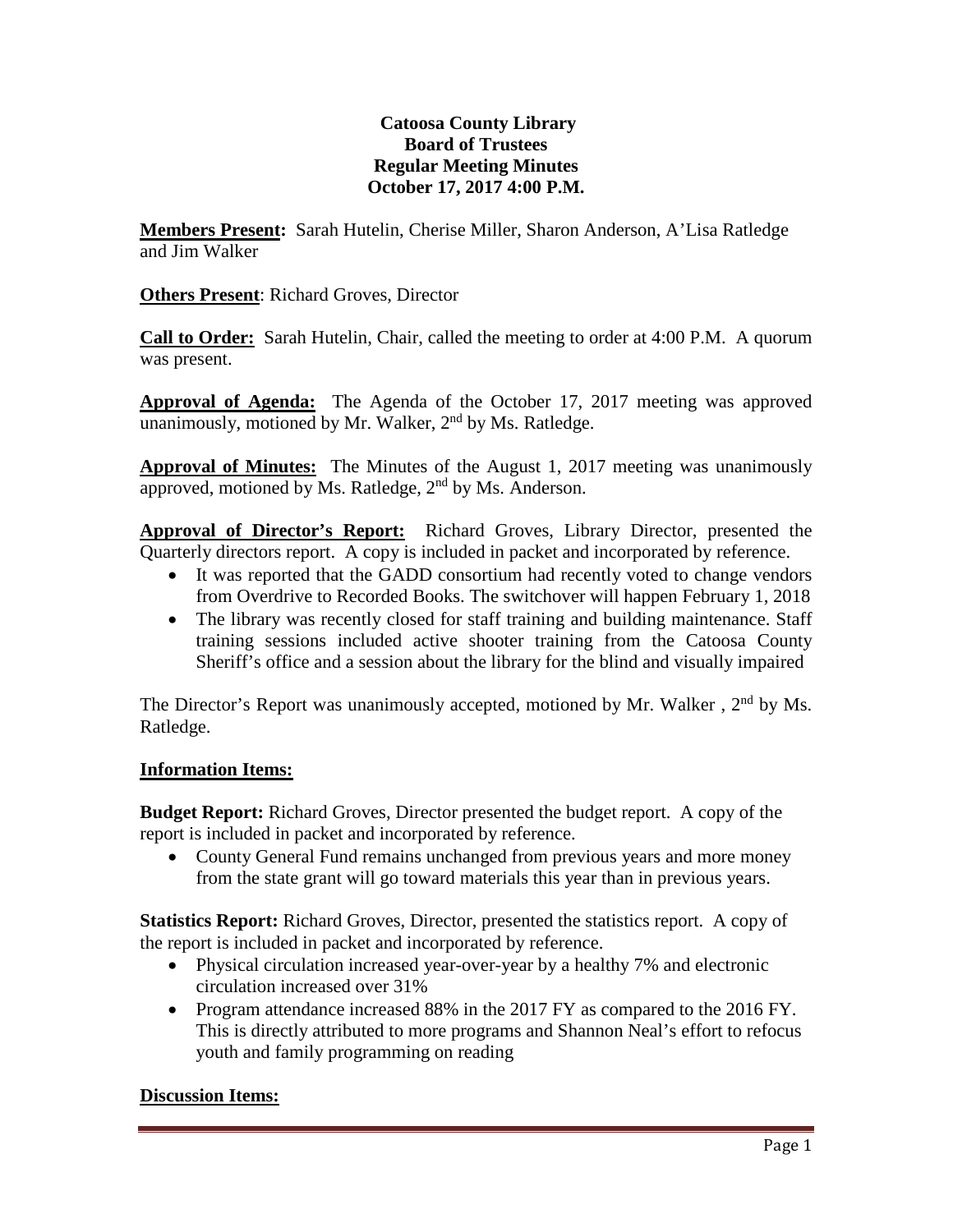### 2019 SPLOST request

The board discussed needs for materials, facility maintenance, and future technology investments. The following list was agreed to with the direction that the list be submitted to the finance department with any possible grant amounts included:

- Replace floors
- Address any needed roof replacements
- Technology upgrades
- Library Materials
- ADA improvements to restrooms and entryway doors
- Security System upgrades

### Library Security

The board was informed that needed upgrades to the library's security system will cost over \$10,000. The board discussed how much to spend on an interim system while funding can be allocated for a complete overhaul.

### **Action Items:**

### **Approval of 2019 SPLOST Request**

• The list item was unanimously approved, motioned by Ms. Ratledge,  $2<sup>nd</sup>$  by Ms. Anderson.

### **Library Security**

• The board directed the director to locate a suitable camera system that costs less than \$1,000 that also allows for remote access. The item was unanimously accepted, motioned by Mr. Walker, 2<sup>nd</sup> by Ms. Ratledge.

# **Board Approval of Meetings and Conferences:**

• The director requested to attend Georgia Public Library Directors winter meeting in Savannah, GA November 29-December 1. The item was unanimously approved, motioned by Mr. Walker, 2<sup>nd</sup> by Ms. Ratledge.

#### **Old Business:**

Question of having a county vehicle assigned to the library:

Mr. Walker stated that the county is in the process of acquiring new vehicles and he plans to reassign an older vehicle to the library.

**Public Comments**: None

**Trustee Comments:** None